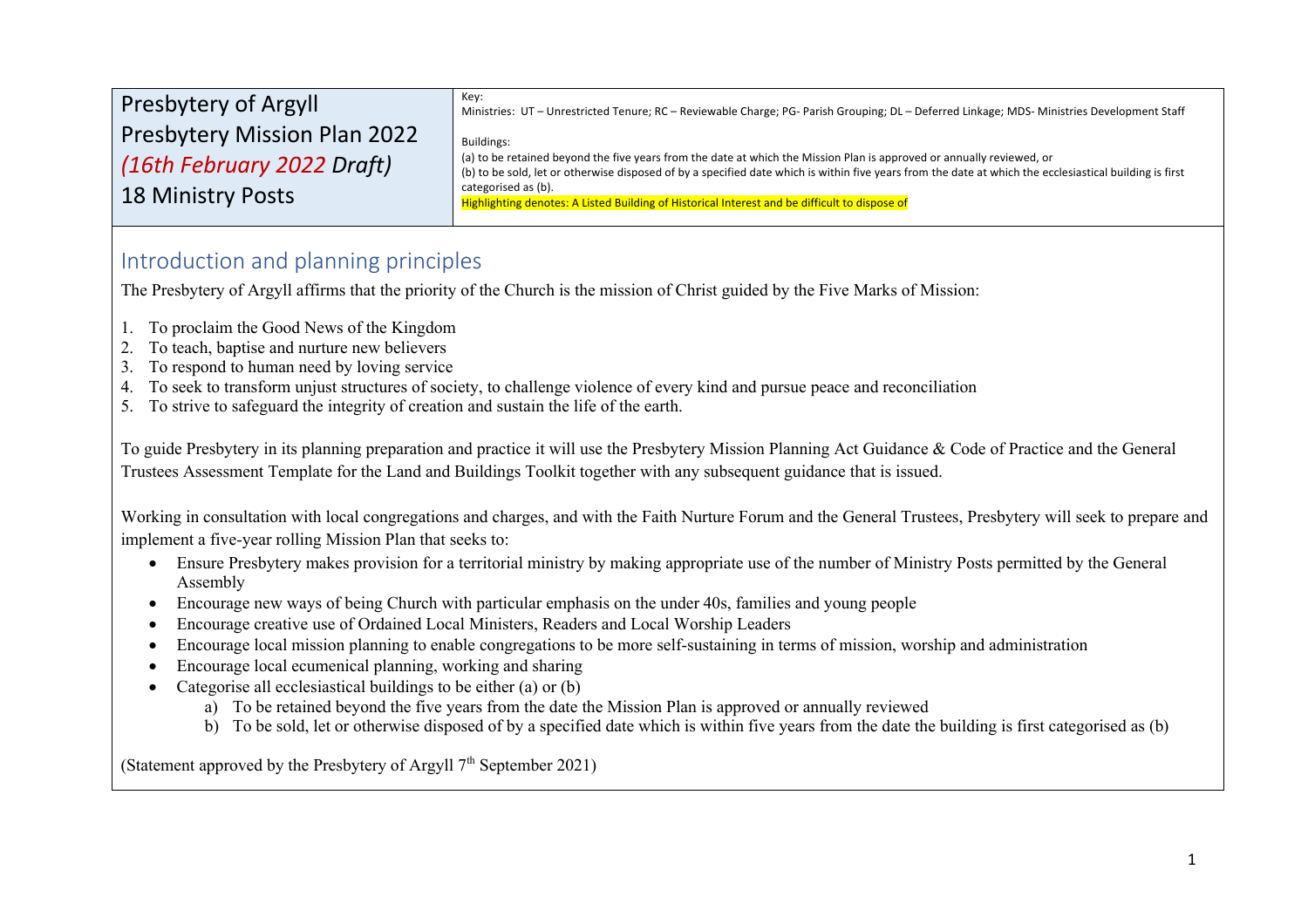# Kintyre (Led by D. Mitchell & S. Shaw)

Two charges: North Kintyre and South Kintyre.

| Congregation                                                    | Gross      | Net        | Priority       | Present       | Status at                                  | Interim                | National   | Local Staffing | Building       |
|-----------------------------------------------------------------|------------|------------|----------------|---------------|--------------------------------------------|------------------------|------------|----------------|----------------|
| And (Roll)                                                      | Population | Population | Area           | <b>Status</b> | End of Plan                                | <b>Steps</b>           | Staffing   |                | Designation    |
|                                                                 |            |            |                |               |                                            |                        |            |                | $(a)$ or $(b)$ |
| <b>South Kintyre</b>                                            | 7201       | 6352       | N <sub>o</sub> |               | 1 Charge:                                  | Unite congregations of | $1M +$     | MDS (See       |                |
| (1584)                                                          |            |            |                |               | Campbeltown lw Saddell &                   | Campbeltown            | OLM/Re     | Note)          |                |
| Campbeltown                                                     |            |            |                | 1MUT          | Carradale lw Southend                      | Highland with          | $ader +$   |                |                |
| Highland (380) lw                                               | 3213       | 2832       |                | 1MDS          |                                            | Campbeltown Lorne &    | <b>MDS</b> |                |                |
| Saddell &                                                       |            |            |                |               |                                            | Lowland                | (see       |                |                |
| Carradale (127) lw                                              | 563        | 483        |                |               |                                            |                        | note)      |                |                |
| Southend (206)                                                  | 408        | 356        |                |               |                                            |                        |            |                |                |
|                                                                 |            |            |                |               |                                            |                        |            |                |                |
| Campbeltown                                                     |            |            |                | Vacant        |                                            |                        |            |                |                |
| Lorne & Lowland                                                 | 3017       | 2681       |                | (Sisted)      |                                            |                        |            |                |                |
| (638)                                                           |            |            |                |               |                                            |                        |            |                |                |
|                                                                 |            |            |                |               | <b>Buildings</b>                           |                        | Listing    | Dispose By     |                |
| Note:                                                           |            |            |                |               | Highland Church NR 719 201                 | B                      |            |                |                |
| Consider options for ecumenical working and building sharing    |            |            |                |               | <b>Highland Hall</b>                       |                        |            |                |                |
|                                                                 |            |            |                |               | Lorne & Lowland Church and hall NR 717 205 |                        | B          |                |                |
| 2. A national Funded or part national/local funded MDS will be  |            |            |                |               | Lorne & Lowland Hall (detached)            |                        |            |                |                |
| included depending on the decisions of overall number of posts  |            |            |                |               | Church (former Lorne Street)               |                        |            |                |                |
| within Presbytery.                                              |            |            |                |               | Manse                                      |                        |            |                |                |
| Killean and Kilchenzie could unite with Campbeltown as an<br>3. |            |            |                |               | Saddell & Carradale Church NR 796 377      | B                      |            |                |                |
| alternative to North & West Kintyre                             |            |            |                |               | Southend Church                            |                        |            |                |                |
|                                                                 |            |            |                |               | Southend Manse (of linked charge)          |                        |            |                |                |
|                                                                 |            |            |                |               |                                            |                        |            |                |                |
| Congregation                                                    | Gross      | Net        | Priority       | Present       | Status at                                  | Interim                | National   | Local Staffing | Building       |
| And (Roll)                                                      | Population | Population | Area           | <b>Status</b> | End of Plan                                | <b>Steps</b>           | Staffing   |                | Designation    |
|                                                                 |            |            |                |               |                                            |                        |            |                | $(a)$ or $(b)$ |
| <b>North Kintyre</b>                                            | 2404       | 2066       |                |               | 1 Charge                                   | Apply for Interim      | $1M +$     | 1 MDS          |                |
| (447)                                                           |            |            |                |               | Tarbert & Kilberry lw North                | Minister to facilitate | OLM/Re     |                |                |
| Tarbert and                                                     | 1354       | 1185       |                | 1MUT          | & West Kintyre (Names to be                | Union of Gigha,        | ader       |                |                |
| Kilberry $(167)$ l/w                                            |            |            |                |               | agreed)                                    | Killean & Kilchenzie,  |            |                |                |
| Skipness (26)                                                   | 100        | 84         |                |               |                                            | Kilcalmonell and       |            |                |                |
|                                                                 |            |            |                |               |                                            | Skipness as one        |            |                |                |
| Gigha & Cara (36)                                               | 163        | 143        |                | Vacant        |                                            | congregation. (See     |            |                |                |
| l/w Kilcalmonell                                                |            |            |                | (sisted)      |                                            | notes)                 |            |                |                |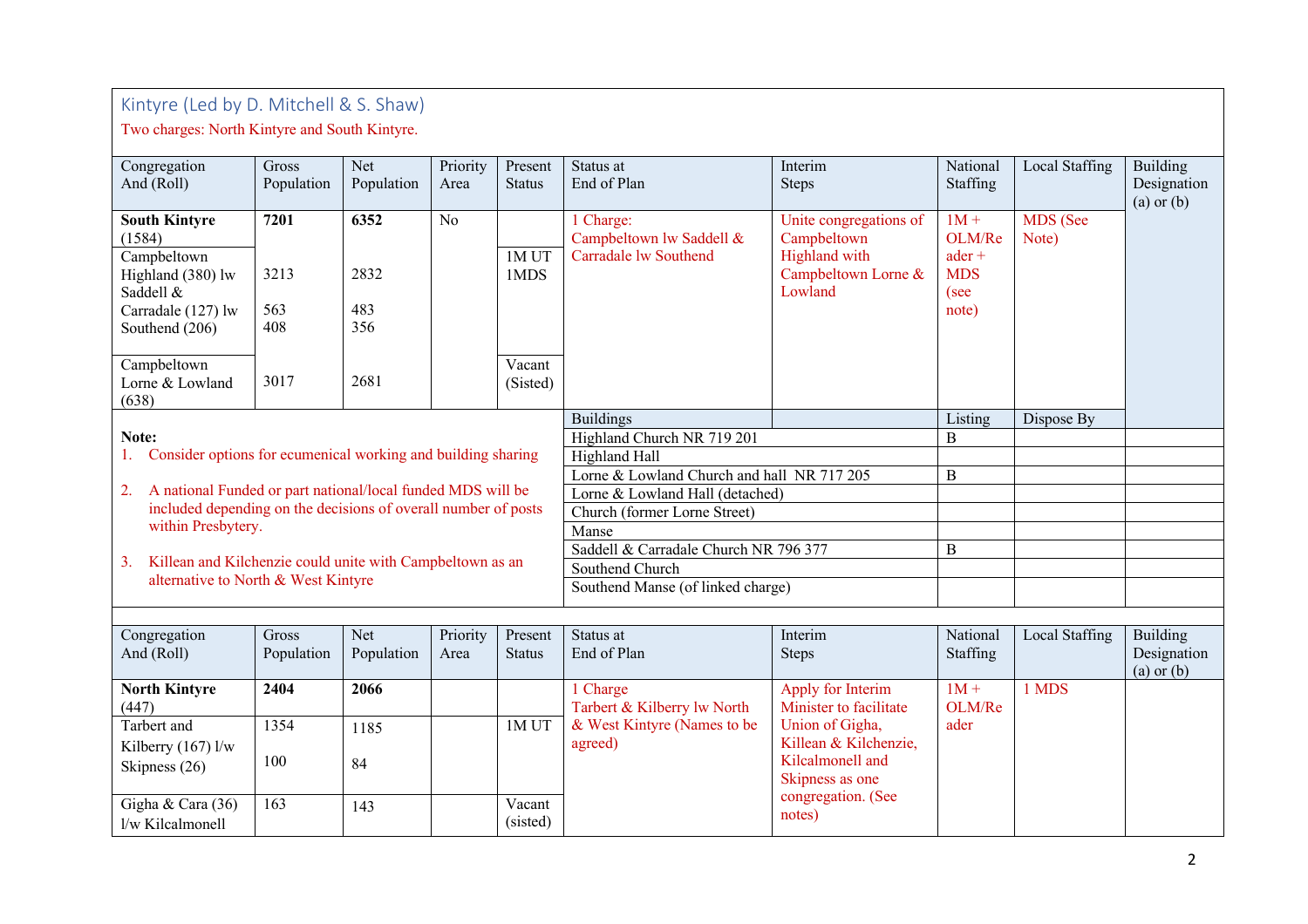| $(53)$ l/w Killean &                                                                                                          | 320 | 264 |  |                                                |               |             |     |
|-------------------------------------------------------------------------------------------------------------------------------|-----|-----|--|------------------------------------------------|---------------|-------------|-----|
| Kilchenzie (165)                                                                                                              | 467 | 390 |  |                                                |               |             |     |
|                                                                                                                               |     |     |  | <b>Buildings</b>                               | Listing       | Dispose By  |     |
| Note:                                                                                                                         |     |     |  | Tarbert Church NR 863 686                      | B             |             |     |
| Interim Ministry: Following a difficult short ministry, the                                                                   |     |     |  | Kilberry Church NR 741 620                     |               | Under Offer | (b) |
| resolution of a number of complaints and strained relations 'A                                                                |     |     |  | <b>Tarbert Manse</b>                           |               |             |     |
| Place for Hope' have recommended an Interim Ministry.                                                                         |     |     |  | Skipness Church (St Brendan's) NR 903 578      | $\mathcal{C}$ |             |     |
|                                                                                                                               |     |     |  | Gigha Church NR 649 490                        | B             |             |     |
| The current Ministry and Mission system does not take account                                                                 |     |     |  | Former Manse                                   |               |             |     |
| of congregations with multiple buildings. Consideration can be                                                                |     |     |  | Clachan Church (Kilcalmonell) NR 764 560       | B             |             |     |
| given to using Local Mission Church to administer the charge,<br>for example Gigha and/or Skipness could be administered as a |     |     |  | Cleit, Tayinloan Church (Killean & Kilchenzie) | A             |             |     |
| local mission Church.                                                                                                         |     |     |  | NR 681 418                                     |               |             |     |
|                                                                                                                               |     |     |  | Hall (Glenbarr Mission) NR 670 364             |               |             |     |
| Killean and Kilchenzie could unite with Campbeltown as an<br>3.<br>alternative to North & West Kintyre                        |     |     |  | Manse (of charge)                              |               |             |     |
| Consider options for ecumenical working and building sharing.                                                                 |     |     |  |                                                |               |             |     |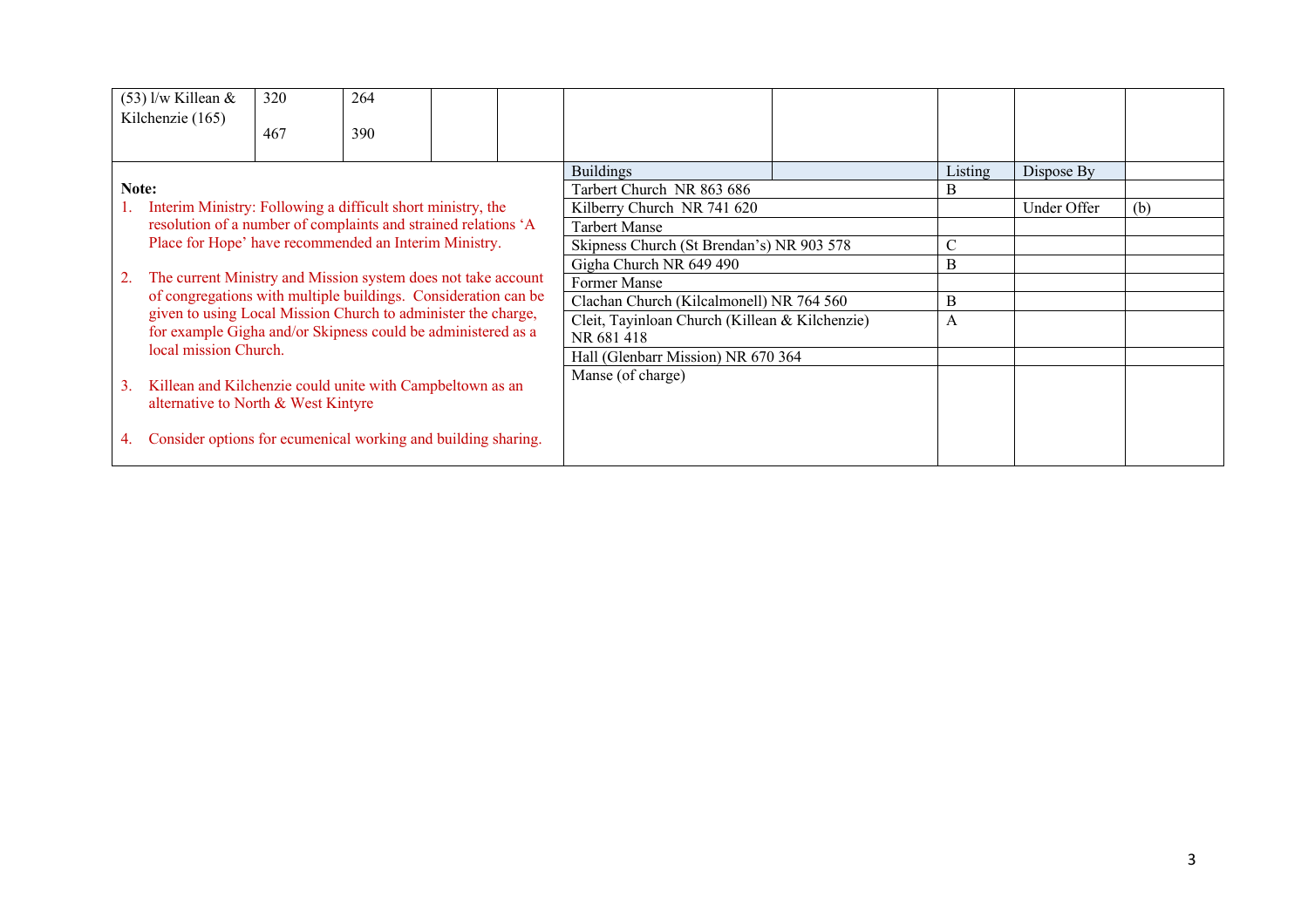# Mid Argyll (Led by C. Fulcher & A. Walker)

# One charge of Mid Argyll (Name to be agreed)

| Congregation                                                        | Gross      | Net        | Priority       | Present       | Status at                                         | Interim                | National       | Local Staffing | <b>Building</b> |
|---------------------------------------------------------------------|------------|------------|----------------|---------------|---------------------------------------------------|------------------------|----------------|----------------|-----------------|
| And (Roll)                                                          | Population | Population | Area           | <b>Status</b> | End of Plan                                       | <b>Steps</b>           | Staffing       |                | Designation     |
|                                                                     |            |            |                |               |                                                   |                        |                |                | $(a)$ or $(b)$  |
| Mid Argyll (578)                                                    | 5805       | 4963       | N <sub>o</sub> |               | 1 charge (Name to be agreed)                      | Unite Ardrishaig,      | $1M +$         | 1 MDS          |                 |
| Glassary, Kilmartin                                                 | 1096       | 926        |                | Vacant        | of two linked congregations                       | Lochgilphead and S.    | OLM/Re         |                |                 |
| & Ford (110) l/w                                                    |            |            |                |               |                                                   | Knapdale               | aders          |                |                 |
| North Knapdale                                                      | 491        | 414        |                |               |                                                   |                        |                |                |                 |
| (63)                                                                |            |            |                |               |                                                   | and link with a united |                |                |                 |
|                                                                     |            |            |                |               |                                                   |                        |                |                |                 |
| Lochgilphead (217)                                                  | 2476       |            |                | Vacant        |                                                   | Glassary, Kilmartin &  |                |                |                 |
|                                                                     |            | 2130       |                |               |                                                   | Ford and North         |                |                |                 |
| Ardrishaig (151)                                                    | 1601       | 1382       |                | UT            |                                                   | Knapdale               |                |                |                 |
| 1/w South                                                           |            |            |                |               |                                                   |                        |                |                |                 |
|                                                                     | 141        | 111        |                |               |                                                   |                        |                |                |                 |
| Knapdale (37)                                                       |            |            |                |               |                                                   |                        |                |                |                 |
|                                                                     |            |            |                |               |                                                   |                        |                |                |                 |
|                                                                     |            |            |                |               | <b>Buildings</b>                                  |                        | Listing        | Dispose By     |                 |
| Note:                                                               |            |            |                |               | Glassaray, Kilmartin & Ford Church (New Building) |                        |                |                |                 |
| While a Union of all congregations into one large congregation      |            |            |                |               | Glassaray Church NR 859 935                       | $\, {\bf B}$           | Under Offer    | (b)            |                 |
| could also be considered, local discussions have suggested a        |            |            |                |               | Kilmartin Church NR 835 989                       |                        | B              | Sold           |                 |
| linkage of two congregations is achievable at present with the      |            |            |                |               | Ford Church NM 869 038                            |                        |                | Sold           |                 |
| large Union as a later option if desired.                           |            |            |                |               | Hall (Kilmartin)                                  |                        |                | Sold           |                 |
|                                                                     |            |            |                |               | <b>GKF</b> Manse                                  |                        |                | Rented         |                 |
| A locally funded MDS post could be an option<br>2.                  |            |            |                |               | Tayvallich Church NR 741 871                      |                        |                |                |                 |
|                                                                     |            |            |                |               | Bellanoch Church NR 797 924                       |                        | $\overline{C}$ |                |                 |
| Consider partnership with the Scottish Episcopal Church (SEC)<br>3. |            |            |                |               | Inverlussa Church NR 775 859                      |                        | $\, {\bf B}$   | Sold           |                 |
| and others                                                          |            |            |                |               | Lochgilphead Church NR 864 883                    |                        | B              |                |                 |
|                                                                     |            |            |                |               | Lochgilphead Hall                                 |                        |                |                |                 |
|                                                                     |            |            |                |               | Lochgilphead Manse                                |                        |                | Rented         |                 |
|                                                                     |            |            |                |               | Ardrishaig Church NR 852 852                      |                        |                |                |                 |
|                                                                     |            |            |                |               | Ardrishaig Hall (south)                           |                        |                |                |                 |
|                                                                     |            |            |                |               | Ardrishaig Manse (Occupied by Minister UT)        |                        |                |                |                 |
|                                                                     |            |            |                |               | Achahoish Church (South Knapdale)                 |                        | $\mathsf{C}$   |                |                 |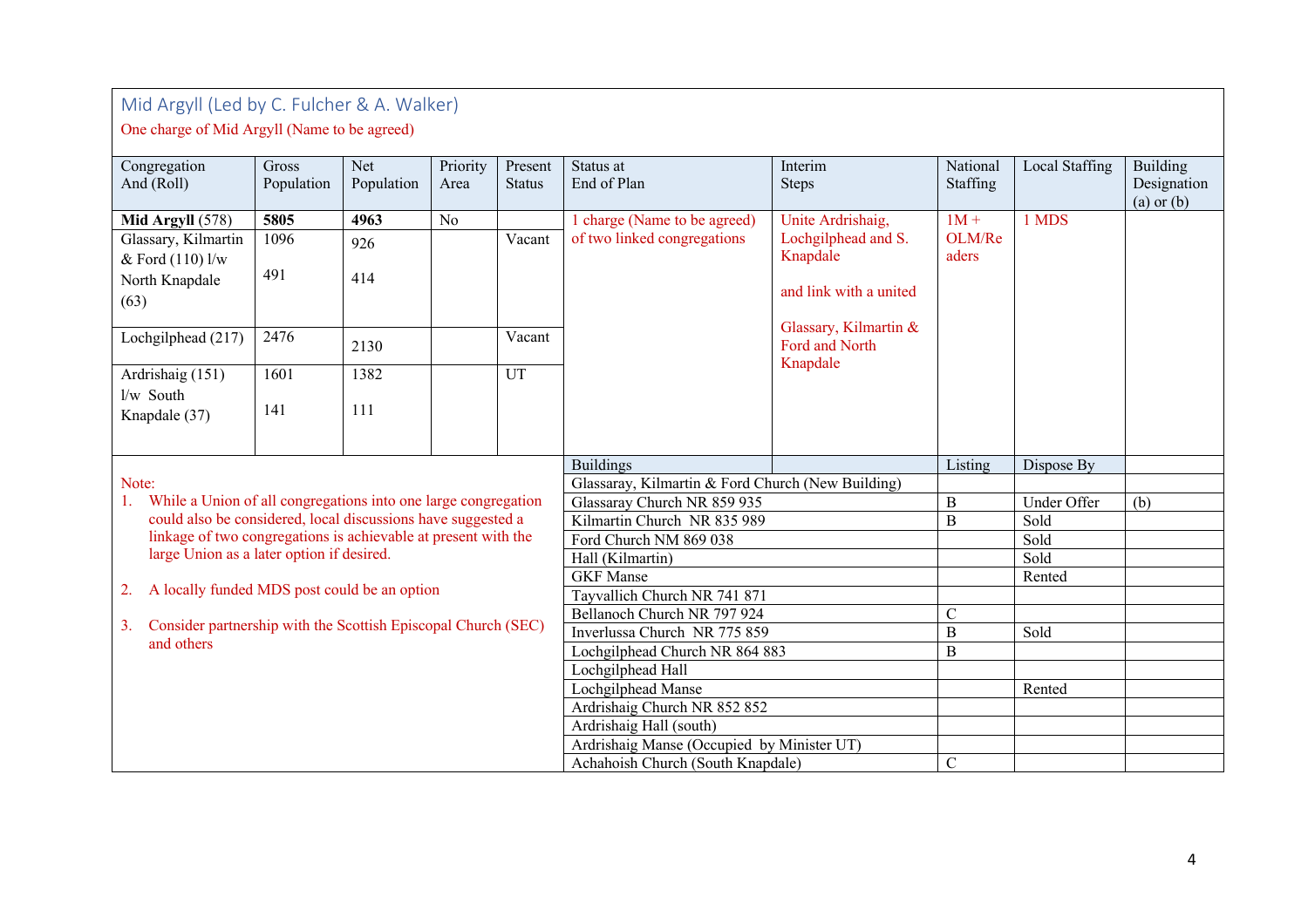|                                                                                                                                                                                                                                                                                                                                                                                                                                                                                                                                                 | Netherlorn, Oban & the Isles (Led by S. Fulcher, D. Mitchell, Stewart Shaw)<br>Two charges: Netherlorn lw Colonsay and Oban & Kilmore lw Tiree |                   |                  |                          |                                                              |                                                                                         |                      |                |                                           |  |  |  |  |
|-------------------------------------------------------------------------------------------------------------------------------------------------------------------------------------------------------------------------------------------------------------------------------------------------------------------------------------------------------------------------------------------------------------------------------------------------------------------------------------------------------------------------------------------------|------------------------------------------------------------------------------------------------------------------------------------------------|-------------------|------------------|--------------------------|--------------------------------------------------------------|-----------------------------------------------------------------------------------------|----------------------|----------------|-------------------------------------------|--|--|--|--|
| Congregation<br>And (Roll)                                                                                                                                                                                                                                                                                                                                                                                                                                                                                                                      | Gross<br>Population                                                                                                                            | Net<br>Population | Priority<br>Area | Present<br><b>Status</b> | Status at<br>End of Plan                                     | Interim<br><b>Steps</b>                                                                 | National<br>Staffing | Local Staffing | Building<br>Designation<br>$(a)$ or $(b)$ |  |  |  |  |
| Oban & Kilmore<br>(including Kerrera)<br>(558)                                                                                                                                                                                                                                                                                                                                                                                                                                                                                                  | 9297                                                                                                                                           | 7071              | No               | UT                       | One charge of Oban &<br>Kilmore lw Tiree (See note<br>below) | Link Oban with Tiree                                                                    | $1M +$<br>1MDS       | 1 MDS          |                                           |  |  |  |  |
| Tiree $(91)$                                                                                                                                                                                                                                                                                                                                                                                                                                                                                                                                    | 653                                                                                                                                            | 562               | N <sub>o</sub>   | Vacant                   |                                                              |                                                                                         |                      |                |                                           |  |  |  |  |
| <b>Notes:</b>                                                                                                                                                                                                                                                                                                                                                                                                                                                                                                                                   |                                                                                                                                                |                   |                  |                          | <b>Buildings</b>                                             |                                                                                         | Listing              | Dispose By     |                                           |  |  |  |  |
| Tiree: Tiree would adopt the current Coll/Connel model (a linkage),                                                                                                                                                                                                                                                                                                                                                                                                                                                                             |                                                                                                                                                |                   |                  |                          | Oban Church NM 861 296                                       |                                                                                         | B                    |                | (a)                                       |  |  |  |  |
| which works well, or, if there are difficulties maintaining a Kirk                                                                                                                                                                                                                                                                                                                                                                                                                                                                              |                                                                                                                                                |                   |                  |                          | Kilmore Church NM 872 258                                    |                                                                                         |                      | 31/12/2023     | $\overline{(b)^*}$                        |  |  |  |  |
| Session, would be United with Oban as a Local Mission Church.                                                                                                                                                                                                                                                                                                                                                                                                                                                                                   |                                                                                                                                                |                   |                  |                          | Oban Church Centre                                           |                                                                                         |                      |                | (a)                                       |  |  |  |  |
|                                                                                                                                                                                                                                                                                                                                                                                                                                                                                                                                                 |                                                                                                                                                |                   |                  |                          | Manse                                                        |                                                                                         |                      |                |                                           |  |  |  |  |
| Oban Parish boundary could be redefined to include Dunbeg with                                                                                                                                                                                                                                                                                                                                                                                                                                                                                  |                                                                                                                                                |                   |                  |                          | Tiree Church (Heylipol) NL 965 432                           |                                                                                         |                      | 31/12/2023     | $(b)*$                                    |  |  |  |  |
| Oban (See section on MDS Posts in the last section of this plan).                                                                                                                                                                                                                                                                                                                                                                                                                                                                               |                                                                                                                                                |                   |                  |                          | Former Manse (Tiree)                                         |                                                                                         |                      |                |                                           |  |  |  |  |
| <b>Buildings Note:</b><br>*Kilmore Church is currently being inspected and may require<br>significant repairs and would need upgraded to be fit for purpose.<br>*Tiree Church and manse are both in need of replacement. Selling all<br>the buildings and the Glebe is recommended. The Glebe would lend<br>itself to an affordable housing development which could include a<br>new House with integrated small Hall/Church. In the interim the<br>Church could be disposed of and other locally available<br>accommodation used for services. |                                                                                                                                                |                   |                  |                          |                                                              |                                                                                         |                      |                |                                           |  |  |  |  |
| Congregation                                                                                                                                                                                                                                                                                                                                                                                                                                                                                                                                    | Gross                                                                                                                                          | Net               | Priority         | Present                  | Status at                                                    | Interim                                                                                 | National             | Local Staffing | Building                                  |  |  |  |  |
| And (Roll)                                                                                                                                                                                                                                                                                                                                                                                                                                                                                                                                      | Population                                                                                                                                     | Population        | Area             | <b>Status</b>            | End of Plan                                                  | <b>Steps</b>                                                                            | Staffing             |                | Designation<br>$(a)$ or $(b)$             |  |  |  |  |
| Netherlorn (207)                                                                                                                                                                                                                                                                                                                                                                                                                                                                                                                                | 1203                                                                                                                                           | 973               | N <sub>o</sub>   |                          | One Charge:                                                  | Unite the 3                                                                             | 1 <sub>M</sub>       |                |                                           |  |  |  |  |
| Kilbrandon &<br>Kilchattan (95)<br>(including Luing,<br>Seil, Easdale Island                                                                                                                                                                                                                                                                                                                                                                                                                                                                    | 808                                                                                                                                            | 652               | No               | Vacant                   | Netherlorn lw Colonsay                                       | congregations of<br>Craignish, Kilbrandon<br>& Kilchattan and<br>Kilninver & Kilmelford |                      |                |                                           |  |  |  |  |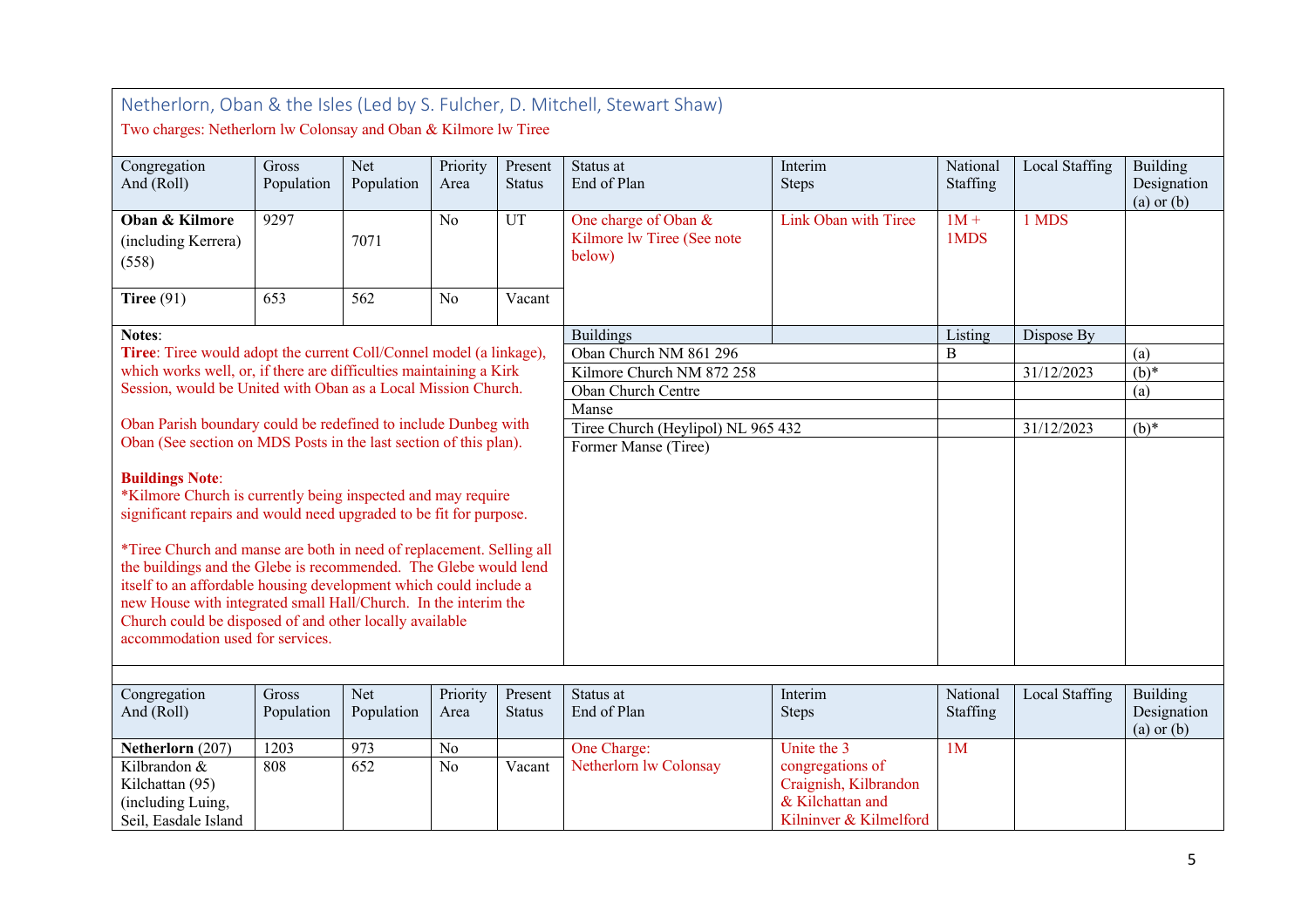| and Shuna) $(62)$<br>Craignish (50)                                 |       |       |    |                              |                                                    | Link the new<br>congregation with   |               |            |                   |
|---------------------------------------------------------------------|-------|-------|----|------------------------------|----------------------------------------------------|-------------------------------------|---------------|------------|-------------------|
| l/w Kilninver &<br>Kilmelford                                       | 395   | 321   |    |                              |                                                    | <b>Colonsay (See Note</b><br>Below) |               |            |                   |
| Craignish                                                           | (374) | (309) | No | Vacant                       |                                                    |                                     |               |            |                   |
| Colonsay (12)                                                       | 132   | 95    | No | Vacant<br>(Guardi<br>anship) |                                                    |                                     |               |            |                   |
|                                                                     |       |       |    |                              | <b>Buildings</b>                                   |                                     | Listing       | Dispose By |                   |
| Notes.                                                              |       |       |    |                              | Ardfern Church (Craignish) NM 804 042              |                                     |               | 31/06/2023 | (b)               |
| Colonsay would adopt the current Coll/Connel model (a linkage),     |       |       |    |                              | Kilbrandon Church (Isle of Seil) NM 762 168        |                                     |               | (a)        |                   |
| which works well, or, if there are difficulties maintaining a Kirk  |       |       |    |                              | Kilchattan Church (Isle of Luing) NM 742 104       |                                     |               |            | (a)               |
| Session, could be United with Netherlorn as a Local Mission Church. |       |       |    |                              | Kilninver Church NM 825 217 (Estate Owns Building) |                                     |               |            | N/A               |
|                                                                     |       |       |    |                              | Kilmelford Church NM 849 130                       |                                     |               |            | $\left( a\right)$ |
|                                                                     |       |       |    |                              | Kilmelford Manse (of charge)                       |                                     |               |            |                   |
|                                                                     |       |       |    |                              | Colonsay Church NR 389 940                         |                                     |               |            | (a)               |
|                                                                     |       |       |    |                              | House (Colonsay)                                   |                                     | $\mathcal{C}$ |            |                   |
|                                                                     |       |       |    |                              |                                                    |                                     |               |            |                   |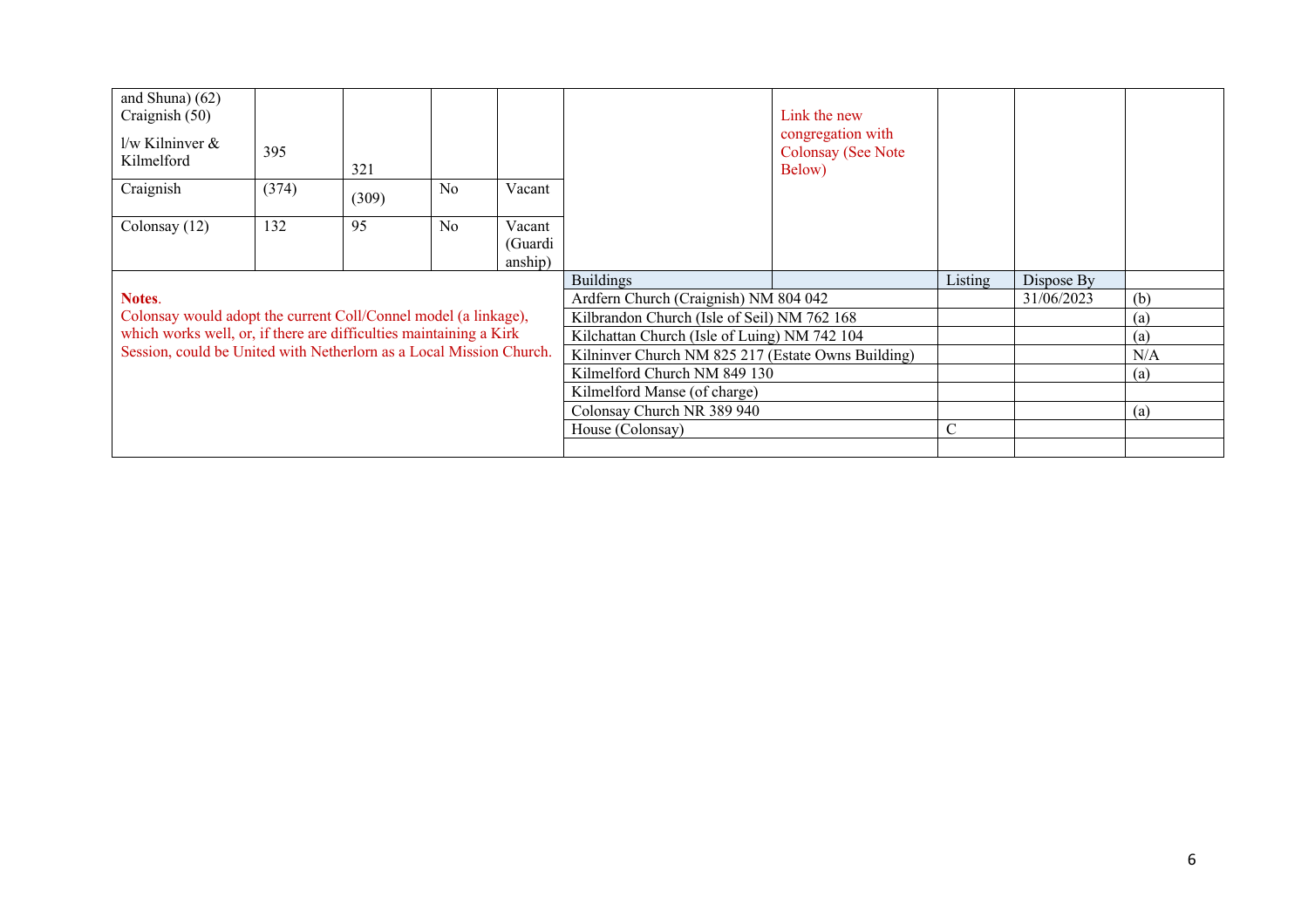Appin – Connel – Dalmally- Crianlaraich (Led by L Peden and S Shaw)

1. Two charges Appin to Connel and Taynuilt to Dalmally

a. 2 Ministers (1 in each charge) and support from OLM/Readers where available.

b. A locally funded MDS post could be an option (shared?)

#### 2. Another option arising from discussions

| Congregation<br>And (Roll)                                         | Gross<br>Population                                          | Net<br>Population | Priority<br>Area | Present<br><b>Status</b> | Status at<br>End of Plan                                | Interim<br><b>Steps</b>       | National<br>Staffing | Local Staffing | <b>Building</b><br>Designation |
|--------------------------------------------------------------------|--------------------------------------------------------------|-------------------|------------------|--------------------------|---------------------------------------------------------|-------------------------------|----------------------|----------------|--------------------------------|
|                                                                    |                                                              |                   |                  |                          |                                                         |                               |                      |                | $(a)$ or $(b)$                 |
| Connel – Appin<br>(397)                                            | 3547                                                         | 2910              | N <sub>o</sub>   |                          | 1 Charge of North Argyll &<br>Coll (Name to be decided) | Unite Appin<br>Ardchattan and | $1M +$<br>OLM/Re     |                |                                |
| Appin (89) $1/\overline{w}$                                        | 501                                                          | 418               |                  | UT                       |                                                         | Lismore as one                | ader                 |                |                                |
| Lismore $(55)$                                                     | 192                                                          | 161               |                  |                          |                                                         | congregation and link         | where                |                |                                |
|                                                                    |                                                              |                   |                  |                          |                                                         | with Connel lw Coll.          | available            |                |                                |
| Ardchattan (121)                                                   | 1661                                                         | 1381              |                  | UT                       |                                                         | (see note on Coll)            |                      |                |                                |
| $1/w$ Coll $(15)$ lw                                               |                                                              |                   |                  |                          |                                                         |                               |                      |                |                                |
| Connel $(132)$                                                     | 1193                                                         | 950               |                  |                          |                                                         |                               |                      |                |                                |
|                                                                    |                                                              |                   |                  |                          |                                                         |                               |                      |                |                                |
| Note:                                                              |                                                              |                   |                  |                          | <b>Buildings</b>                                        |                               | Listing              | Dispose By     |                                |
| 1.                                                                 | Coll Connel is an established linkage and a model that works |                   |                  |                          | Appin Church NM 459 938                                 |                               |                      |                |                                |
| well. If there are difficulties maintaining a Kirk Session on Coll |                                                              |                   |                  |                          | Appin Manse                                             |                               |                      |                |                                |
| it could be United with Connel and be administered as a Local      |                                                              |                   |                  |                          | Lismore Church (St Moluag's) NM 861 435                 |                               | $\overline{A}$       |                |                                |
| Mission Church.                                                    |                                                              |                   |                  |                          | House                                                   |                               |                      |                |                                |
| The Dunbeg area could be transferred to Oban and an MDS<br>2.      |                                                              |                   |                  |                          | Ardchattan Church NM 945 359                            |                               | B                    | For Sale       |                                |
| appointment made to facilitate developing Church and Ministry      |                                                              |                   |                  |                          | Benderloch Church (St Modan's) NM 905 384               |                               |                      |                |                                |
| to the under 40's as a Presbytery advisor. (See MDS Posts in the   |                                                              |                   |                  |                          | Benderloch Hall (St Modan's)<br>Manse                   |                               |                      |                |                                |
| last section of this plan)                                         |                                                              |                   |                  |                          | Connel Church (St Oran's) NM 914 343                    |                               | B                    |                |                                |
|                                                                    |                                                              |                   |                  |                          | Dunbeg Church NM 879 336                                |                               |                      |                |                                |
|                                                                    |                                                              |                   |                  |                          | Connel Church hall                                      |                               |                      |                |                                |
|                                                                    |                                                              |                   |                  |                          | <b>Connel Manse</b>                                     |                               |                      |                |                                |
|                                                                    |                                                              |                   |                  |                          | Coll Church NM 224 574                                  |                               | $\mathbf C$          |                |                                |
|                                                                    |                                                              |                   |                  |                          | Former Manse (Coll)                                     |                               |                      |                |                                |
|                                                                    |                                                              |                   |                  |                          |                                                         |                               |                      |                |                                |
|                                                                    |                                                              |                   |                  |                          |                                                         |                               |                      |                |                                |
|                                                                    |                                                              |                   |                  |                          |                                                         |                               |                      |                |                                |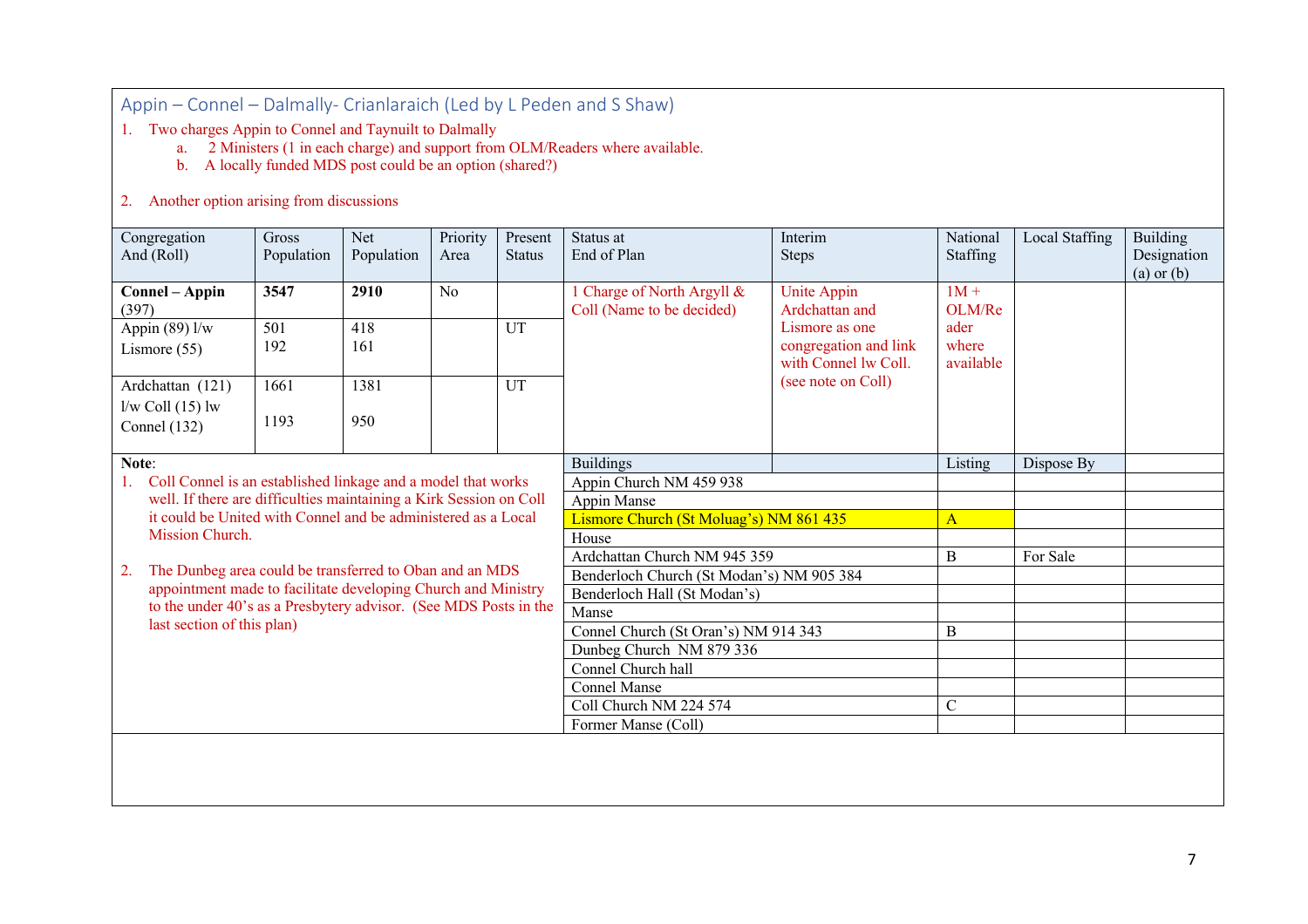| Congregation<br>And (Roll)                                           | Gross<br>Population | Net.<br>Population | Priority<br>Area | Present<br><b>Status</b> | Status at<br>End of Plan                            | Interim<br><b>Steps</b>                           | National<br>Staffing       | Local Staffing | <b>Building</b><br>Designation<br>$(a)$ or $(b)$ |
|----------------------------------------------------------------------|---------------------|--------------------|------------------|--------------------------|-----------------------------------------------------|---------------------------------------------------|----------------------------|----------------|--------------------------------------------------|
| $Taynuilt -$<br>Crianlaraich ()                                      | 2503                | 1992               | N <sub>o</sub>   |                          | charge of North West Argyll<br>(Name to be decided) | Kilchrenan and<br>Dalavich to unite with          | $1M +$<br>OLM/Re           |                |                                                  |
| Glenorchy &<br>Innishael $(67)$ l/w                                  | 806                 | 589                |                  | Vacant                   |                                                     | Muckairn<br>and link with<br>a united Glenorchy & | ader<br>where<br>available |                |                                                  |
| Strathfillan (44)                                                    | 402                 | 334                |                  |                          |                                                     | Innishael and<br>Strathfillan.                    |                            |                |                                                  |
| Kilchrenan &                                                         | 250                 | 203                |                  | UT                       |                                                     |                                                   |                            |                |                                                  |
| Dalavich $(27)$ l/w<br>Muckairn (135)                                | 1045                | 886                |                  |                          |                                                     |                                                   |                            |                |                                                  |
| Note:                                                                |                     |                    |                  |                          | <b>Buildings</b>                                    |                                                   | Listing                    | Dispose By     |                                                  |
| Crianlaraich to confirm if they wish to approach Stirling Presbytery |                     |                    |                  |                          | Glenorchy Church (Dalmally) NN 168 275              |                                                   | Α                          |                |                                                  |
| with a view to union with Killin.                                    |                     |                    |                  |                          | Crianlaraich Church NN 387 252                      |                                                   | $\bf{B}$                   |                |                                                  |
|                                                                      |                     |                    |                  |                          | Bridge of Orchy Church NN 297 395                   |                                                   |                            |                |                                                  |
|                                                                      |                     |                    |                  |                          | Kilchrenan Church NN 036 229                        |                                                   | B                          |                |                                                  |
|                                                                      |                     |                    |                  |                          | Dalavich Church NM 968 124                          |                                                   | $\mathbf B$                |                |                                                  |
|                                                                      |                     |                    |                  |                          | Taynuilt Church (Muckairn) NN 005 311               |                                                   | B                          |                |                                                  |
|                                                                      |                     |                    |                  |                          | Manse                                               |                                                   | Telford                    |                |                                                  |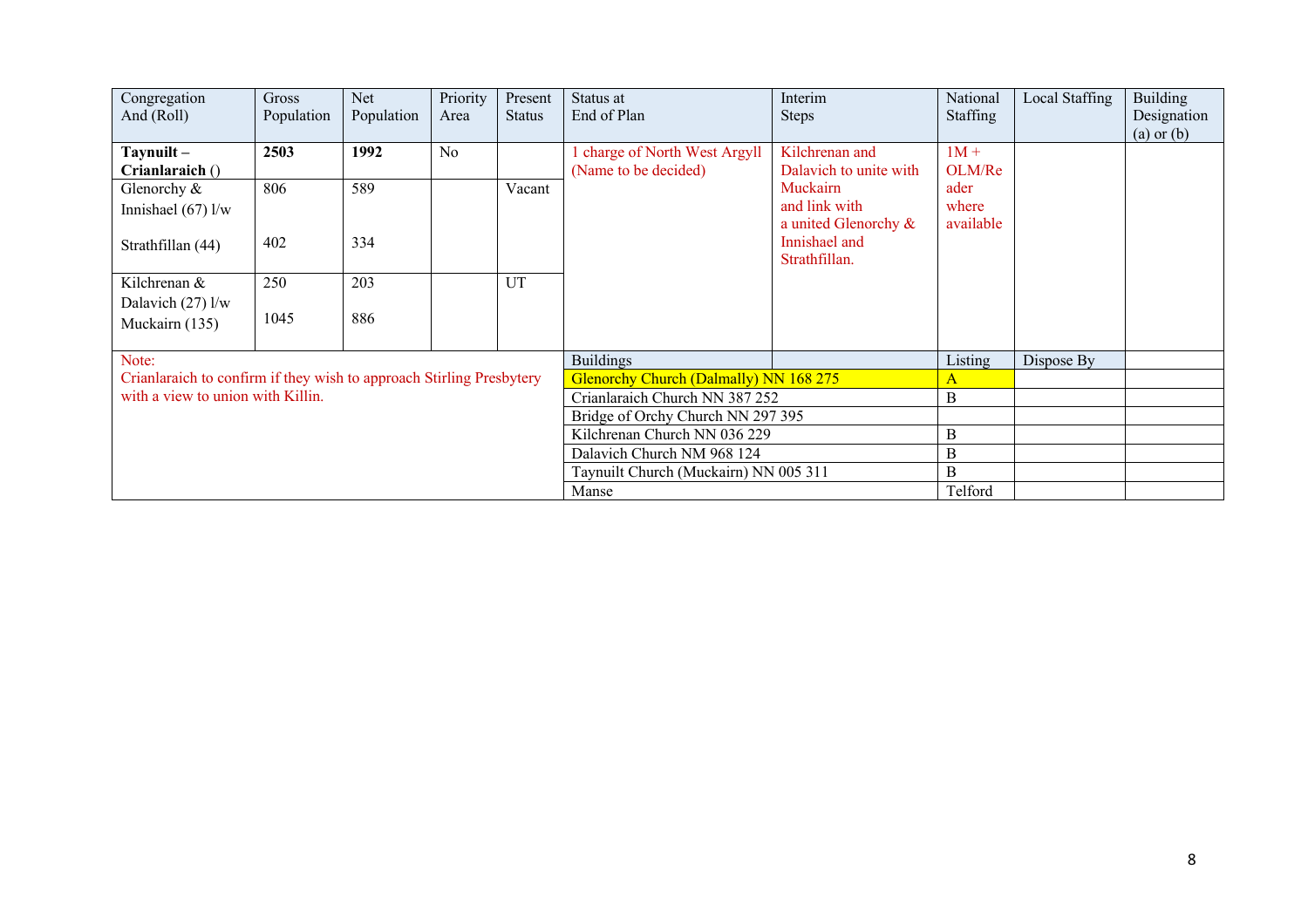| West Lochfyneside with Upper Cowal (Led by C. Fulcher & A. Walker)<br>One charge (Name to be agreed) |                     |                   |                  |                            |                                                    |                                                                                    |                                                  |                |                                           |  |  |  |
|------------------------------------------------------------------------------------------------------|---------------------|-------------------|------------------|----------------------------|----------------------------------------------------|------------------------------------------------------------------------------------|--------------------------------------------------|----------------|-------------------------------------------|--|--|--|
| Congregation<br>And (Roll)                                                                           | Gross<br>Population | Net<br>Population | Priority<br>Area | Present<br><b>Status</b>   | Status at<br>End of Plan                           | Interim<br><b>Steps</b>                                                            | National<br>Staffing                             | Local Staffing | Building<br>Designation<br>$(a)$ or $(b)$ |  |  |  |
| <b>West Lochfyneside</b><br>(280)<br>Cumlodden,<br>Inveraray &<br>Lochgair (211)                     | 1539                | 1300              | No               | UT                         | <b>Charge: West Lochfyneside</b><br>lw Upper Cowal | Unite congregations of<br><b>Upper Cowal</b><br>And link with<br>West Lochfyneside | $1M +$<br>OLM or<br>Reader<br>where<br>available | 1 MDS          |                                           |  |  |  |
| <b>Upper Cowal:</b><br>Lochgoilhead &<br>Kilmorich $(69)$ l/w<br>Strachur &<br>Strathlachlan (97)    | 572<br>752          | 477<br>620        |                  | UT<br>Linked               |                                                    |                                                                                    |                                                  |                |                                           |  |  |  |
| Note:                                                                                                |                     |                   |                  |                            | <b>Buildings</b>                                   |                                                                                    | Listing                                          | Dispose By     |                                           |  |  |  |
| All or part funding for an MDS post may be available from the                                        |                     |                   |                  |                            | Cumlodden Church (Furnace) NS 015 996              |                                                                                    | A                                                |                |                                           |  |  |  |
| Augusta Lamont Bequest.                                                                              |                     |                   |                  |                            | Lochgair Church NR 923 906                         |                                                                                    |                                                  | For Sale       | (b)                                       |  |  |  |
|                                                                                                      |                     |                   |                  |                            | Lochgair Hall                                      |                                                                                    |                                                  | For Sale       | (b)                                       |  |  |  |
|                                                                                                      |                     |                   |                  |                            | <b>Inveraray Church and hall NN 095 085</b>        |                                                                                    | $\mathbf{A}$                                     |                |                                           |  |  |  |
|                                                                                                      |                     |                   |                  |                            | <b>Inveraray Manse</b>                             |                                                                                    |                                                  |                |                                           |  |  |  |
|                                                                                                      |                     |                   |                  |                            | Lochgoilhead Church NN 199 014                     |                                                                                    | $\, {\bf B}$                                     |                |                                           |  |  |  |
|                                                                                                      |                     |                   |                  |                            | Cairndow Church (Kilmorich) NN 180 107             |                                                                                    | $\mathbf{A}$                                     |                |                                           |  |  |  |
|                                                                                                      |                     |                   |                  | Former Lochgoilhead Manse  |                                                    |                                                                                    |                                                  |                |                                           |  |  |  |
|                                                                                                      |                     |                   |                  | Strachur Church NN 096 015 |                                                    | $\boldsymbol{B}$                                                                   |                                                  |                |                                           |  |  |  |
|                                                                                                      |                     |                   |                  |                            | Strathlachlan Church NS 022 958                    | $\boldsymbol{B}$                                                                   |                                                  |                |                                           |  |  |  |
|                                                                                                      |                     |                   |                  |                            | <b>Strachur Manse</b>                              |                                                                                    |                                                  |                |                                           |  |  |  |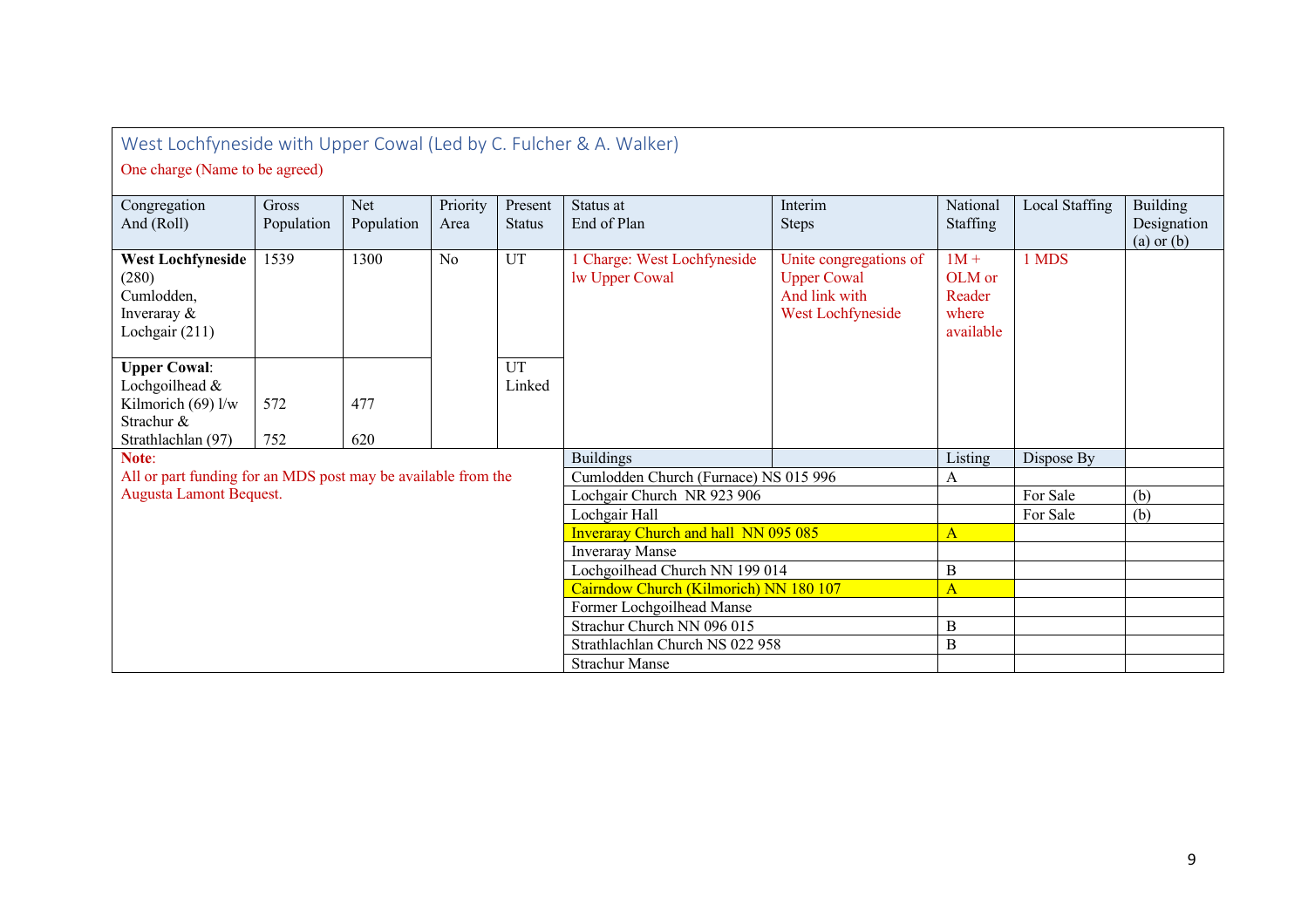Cowal (Led by L. Peden & D. Cameron)

Options include:

- 1. Two congregations/charges Cowal Kirk and Rural Cowal (Name to be agreed).
	- a. 2 Ministers (1 in each charge) and support from OLM/Readers where available.
	- b. A locally funded MDS post could be an option, Augusta Lamont Bequest could be approached

#### **Notes**:

1. Consider options for ecumenical working and building sharing in Dunoon

| Congregation<br>And (Roll)                                                                                                                                           | <b>Gross</b><br>Population | <b>Net</b><br>Population | Priority<br>Area | Present<br><b>Status</b> | Status at<br>End of Plan                         | Interim<br>Steps | National<br>Staffing                     | Local Staffing | Building<br>Designation<br>$(a)$ or $(b)$ |
|----------------------------------------------------------------------------------------------------------------------------------------------------------------------|----------------------------|--------------------------|------------------|--------------------------|--------------------------------------------------|------------------|------------------------------------------|----------------|-------------------------------------------|
| Cowal Kirk (740)                                                                                                                                                     | 8235                       | 7160                     | Yes              | Vacant                   | <b>Cowal Kirk</b>                                | Implemented 2021 | $1M +$<br>OLM/Re<br>ader if<br>available | 1 MDS          |                                           |
| <b>Notes:</b>                                                                                                                                                        |                            |                          |                  |                          | <b>Buildings</b>                                 |                  | Listing                                  | Dispose By     |                                           |
| Five congregations United to form the Cowal Kirk in April 2021.                                                                                                      |                            |                          |                  |                          | High Kirk, Church, Dunoon NS 175 765             |                  | B                                        | 31/08/2023     | $(b)*$                                    |
|                                                                                                                                                                      |                            |                          |                  |                          | Hanover Street Hall                              |                  |                                          |                | (a)                                       |
| <b>Buildings Notes:</b>                                                                                                                                              |                            |                          |                  |                          | Innellan Church NS 152 707                       |                  |                                          | For Sale       | (b)                                       |
| The High Kirk Building. The Kirk Session have plans to develop the                                                                                                   |                            |                          |                  |                          | <b>Innellan Manse</b>                            |                  |                                          | For Sale       | (b)                                       |
| building as a Church Centre, 'Cowal Kirk Project'. Presbytery have                                                                                                   |                            |                          |                  |                          | Toward Church NS 135 679                         |                  |                                          |                | (a)                                       |
| indicated initial support for the project and will be asked to approve                                                                                               |                            |                          |                  |                          | Toward Hall (*Existing Hall in poor condition,   |                  |                                          | 31/12/2023     | $(b)*$                                    |
| the project subject to the funding being in place by 31 <sup>st</sup> August 2023<br>or the building will be disposed of.                                            |                            |                          |                  |                          | congregation plan replacement Hall)              |                  |                                          |                |                                           |
|                                                                                                                                                                      |                            |                          |                  |                          | St. John's Church, Dunoon NS 172 769             | A                |                                          | (a)            |                                           |
| Toward Hall: The Kirk Session plan a replacement hall, however, the                                                                                                  |                            |                          |                  |                          | Kirn & Sandbank Church, Kirn NS 185 782          |                  |                                          |                | (a)                                       |
| Review Group have recommended adapting Toward Church for                                                                                                             |                            |                          |                  |                          | Site of Church Centre (Hunter Street) NS 181 778 |                  |                                          | Sold           | (b)                                       |
| wider use. The Kirk Session will be invited to prepare costed                                                                                                        |                            |                          |                  |                          | Manse (of charge)                                |                  |                                          |                |                                           |
| proposals and plans by 31 <sup>st</sup> December 2022 and, if approved, funding<br>to be in place by 31 <sup>st</sup> December 2023 or the buildings be disposed of. |                            |                          |                  |                          | Shop, Argyll Street, Dunoon                      |                  |                                          |                |                                           |
|                                                                                                                                                                      |                            |                          |                  |                          |                                                  |                  |                                          |                |                                           |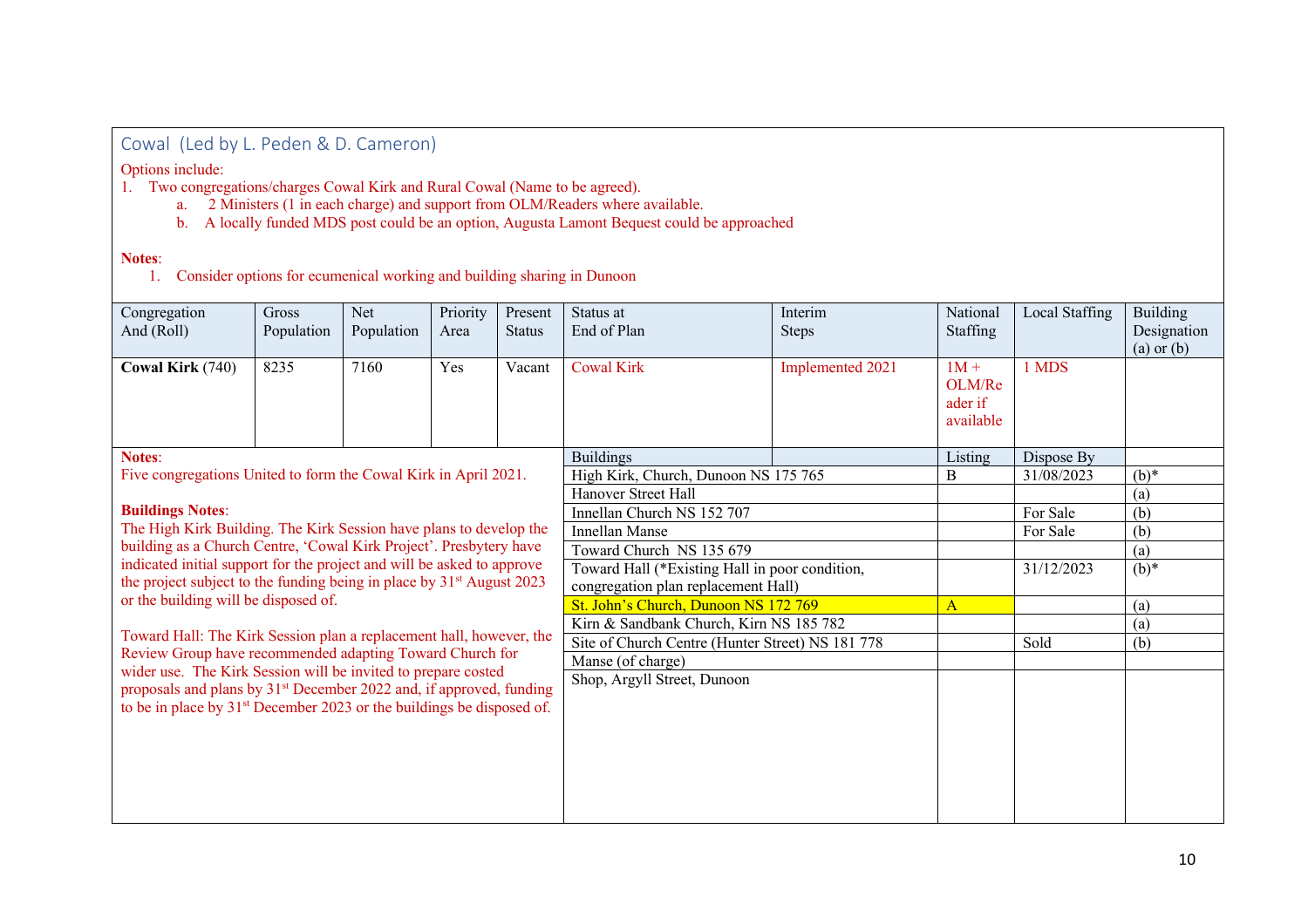| Congregation<br>And (Roll)                                                                       | Gross<br>Population | Net<br>Population | Priority<br>Area | Present<br><b>Status</b> | Status at<br>End of Plan                       | Interim<br><b>Steps</b>                                                 | National<br>Staffing | Local Staffing | Building<br>Designation<br>$(a)$ or $(b)$ |
|--------------------------------------------------------------------------------------------------|---------------------|-------------------|------------------|--------------------------|------------------------------------------------|-------------------------------------------------------------------------|----------------------|----------------|-------------------------------------------|
| <b>Rural Cowal</b><br>(Name to be<br>decided)                                                    | 2276                | 1926              | N <sub>o</sub>   |                          | The Shore Kirk lw West<br>Cowal                | Unite Kilfinan,<br>Kilmodan &<br>Colintraive and Kyles<br>and link with | 1 <sub>M</sub>       |                |                                           |
| <b>The Shore Kirk:</b><br>Kilmun, Strone &<br>Ardentinny (214)                                   | 1232                | 1017              |                  | Vacant                   |                                                | The Shore Kirk                                                          |                      |                |                                           |
| <b>West Cowal:</b><br>Kilfinan $(29)$ l/w<br>Kilmodan &<br>Colintraive (91) l/w<br>Kyles $(143)$ | 757<br>287          | 658<br>251        |                  | UT                       |                                                |                                                                         |                      |                |                                           |
| <b>Notes</b>                                                                                     |                     |                   |                  |                          | <b>Buildings</b>                               |                                                                         | Listing              | Dispose By     |                                           |
|                                                                                                  |                     |                   |                  |                          | Ardentinny Church                              |                                                                         |                      | Sold           |                                           |
| <b>Buildings:</b>                                                                                |                     |                   |                  |                          | St Munn's Church (Kilmun) NS 168 821           |                                                                         |                      | Sold           |                                           |
| Could dispose of Kilfinan Church to local charity and retain use of<br>building for worship.     |                     |                   |                  |                          | Strone Church (St Columba's) NS 193 805        |                                                                         | $\mathbf C$          |                |                                           |
|                                                                                                  |                     |                   |                  |                          | Shop (Blairmore)                               |                                                                         |                      |                |                                           |
| Dispose of either Kilmodan Church or Colintraive Church.                                         |                     |                   |                  |                          | Shore Kirk Manse<br>Kilfinan Church NR 934 789 |                                                                         | $\, {\bf B}$         |                |                                           |
|                                                                                                  |                     |                   |                  |                          | Kilmodan Church (Glendaruel) NR 995 842        |                                                                         | $\bf{B}$             |                |                                           |
|                                                                                                  |                     |                   |                  |                          | Colintraive Church NS 045 735                  |                                                                         |                      |                |                                           |
|                                                                                                  |                     |                   |                  |                          | Kyles Church (Kames, Tighnabruaich) NR 973 713 |                                                                         |                      |                |                                           |
|                                                                                                  |                     |                   |                  |                          | West Cowal Manse                               |                                                                         |                      |                |                                           |
|                                                                                                  |                     |                   |                  |                          |                                                |                                                                         |                      |                |                                           |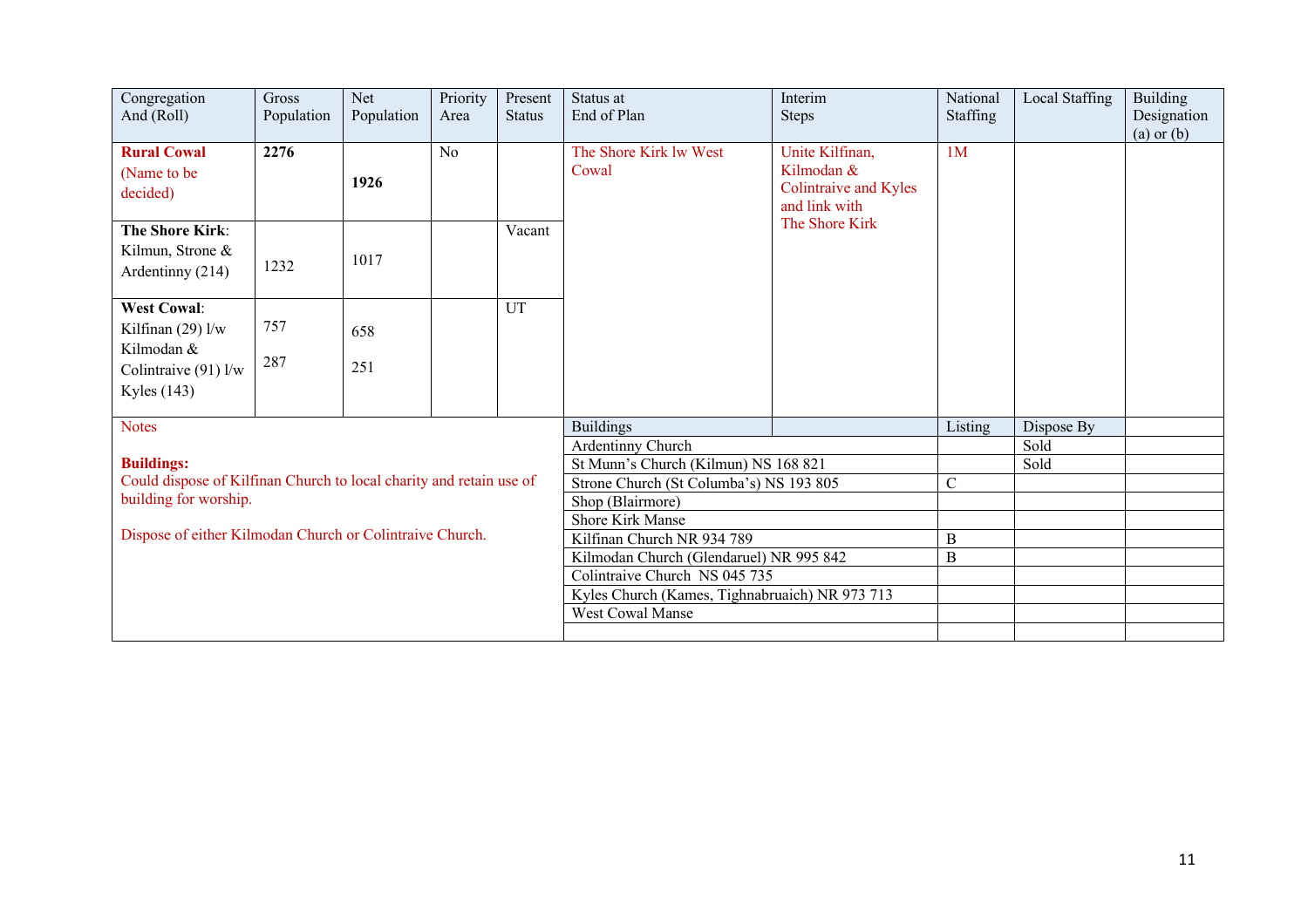## Isle of Bute (Led by L. Peden & D. Cameron)

Options include:

1. One congregation/charge to serve the island

### 2. Another option arising from discussions

Note: Consider options for ecumenical working and building sharing.

| Congregation        | Gross      | Net        | Priority | Present       | Status at                                         | Interim                | National       | Local Staffing | Building       |
|---------------------|------------|------------|----------|---------------|---------------------------------------------------|------------------------|----------------|----------------|----------------|
| And (Roll)          | Population | Population | Area     | <b>Status</b> | End of Plan                                       | <b>Steps</b>           | Staffing       |                | Designation    |
|                     |            |            |          |               |                                                   |                        |                |                | $(a)$ or $(b)$ |
| <b>Isle of Bute</b> | 6498       | 5138       | No       |               | 1 Congregation/Charge                             | Unite Rothesay Trinity | 1 <sub>M</sub> |                |                |
| United Church of    |            |            |          | UT            | Rothesay, Isle of Bute (Name)                     | and The United Church  |                |                |                |
| Bute (UCB) (570)    |            |            |          |               | to be decided)                                    | of Bute                |                |                |                |
| Rothesay Trinity    |            |            |          | UT            |                                                   |                        |                |                |                |
| (404)               |            |            |          |               |                                                   |                        |                |                |                |
|                     |            |            |          |               | <b>Buildings</b>                                  |                        | Listing        | Dispose By     |                |
|                     |            |            |          |               | UCB Church (including Church Centre) NS 086 837   |                        | B              |                |                |
|                     |            |            |          |               | <b>UCB</b> Session House                          |                        | B              |                |                |
|                     |            |            |          |               | United Church of Bute Manse                       |                        |                |                |                |
|                     |            |            |          |               | Rothesay Trinity Church and small hall NS 089 645 |                        | B              |                |                |
|                     |            |            |          |               | External Large hall                               |                        |                |                |                |
|                     |            |            |          |               | Castle Street Hall and flat                       |                        |                |                |                |
|                     |            |            |          |               | <b>Rothesay Trinity Manse</b>                     |                        |                |                |                |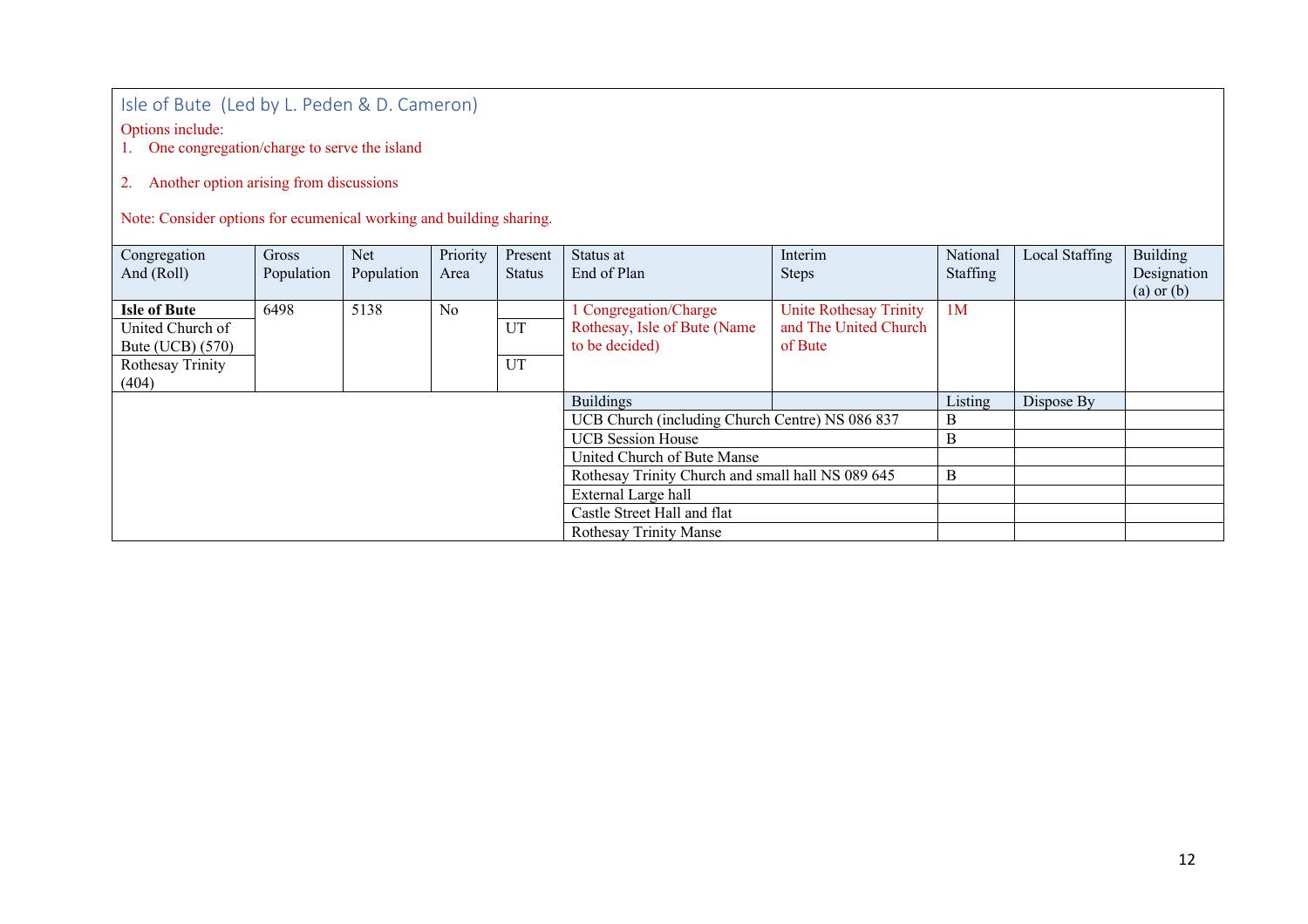| Barra & S. Uist. (Led by S. Fulcher, D. Mitchell, Stewart Shaw)                                               |            |            |          |               |                                      |                            |                |                |                               |  |
|---------------------------------------------------------------------------------------------------------------|------------|------------|----------|---------------|--------------------------------------|----------------------------|----------------|----------------|-------------------------------|--|
| No Change proposed. Charge was created in 2012 when congregations were linked and moved to Argyll Presbytery. |            |            |          |               |                                      |                            |                |                |                               |  |
| Congregation                                                                                                  | Gross      | <b>Net</b> | Priority | Present       | Status at                            | Interim                    | National       | Local Staffing | Building                      |  |
| And (Roll)                                                                                                    | Population | Population | Area     | <b>Status</b> | End of Plan                          | <b>Steps</b>               | Staffing       |                | Designation<br>$(a)$ or $(b)$ |  |
| <b>Barra Linked with</b>                                                                                      | 3161       | 924        |          | UT            | Barra Linked with South Uist         | <b>Appraisal Completed</b> | 1 <sub>M</sub> |                |                               |  |
| <b>S. Uist (94)</b>                                                                                           | (Barra     | (Barra 358 |          |               |                                      |                            |                |                |                               |  |
|                                                                                                               | 1264       | S. Uist    |          |               |                                      |                            |                |                |                               |  |
|                                                                                                               | S. Uist    | 566)       |          |               |                                      |                            |                |                |                               |  |
|                                                                                                               | 1897)      |            |          |               |                                      |                            |                |                |                               |  |
| Note:                                                                                                         |            |            |          |               | <b>Buildings</b>                     |                            | Listing        | Dispose By     |                               |  |
| If Presbytery Reform creates a Highlands & Islands Presbytery Barra                                           |            |            |          |               | Barra Church                         |                            |                |                |                               |  |
| & S. Uist could ask to join the Uist and Islands Mission Cluster.                                             |            |            |          |               | Manse (of charge)                    |                            |                |                |                               |  |
|                                                                                                               |            |            |          |               | Fishermans Rest (Barra, Thrift Shop) |                            |                |                |                               |  |
|                                                                                                               |            |            |          |               | Daliburgh Church NF 745 211          |                            |                |                |                               |  |
|                                                                                                               |            |            |          |               | Howmore Church NF                    |                            |                |                |                               |  |
|                                                                                                               |            |            |          |               | Mission Hall (Daliburgh)             |                            |                |                |                               |  |
|                                                                                                               |            |            |          |               | Daliburgh Manse                      |                            |                |                |                               |  |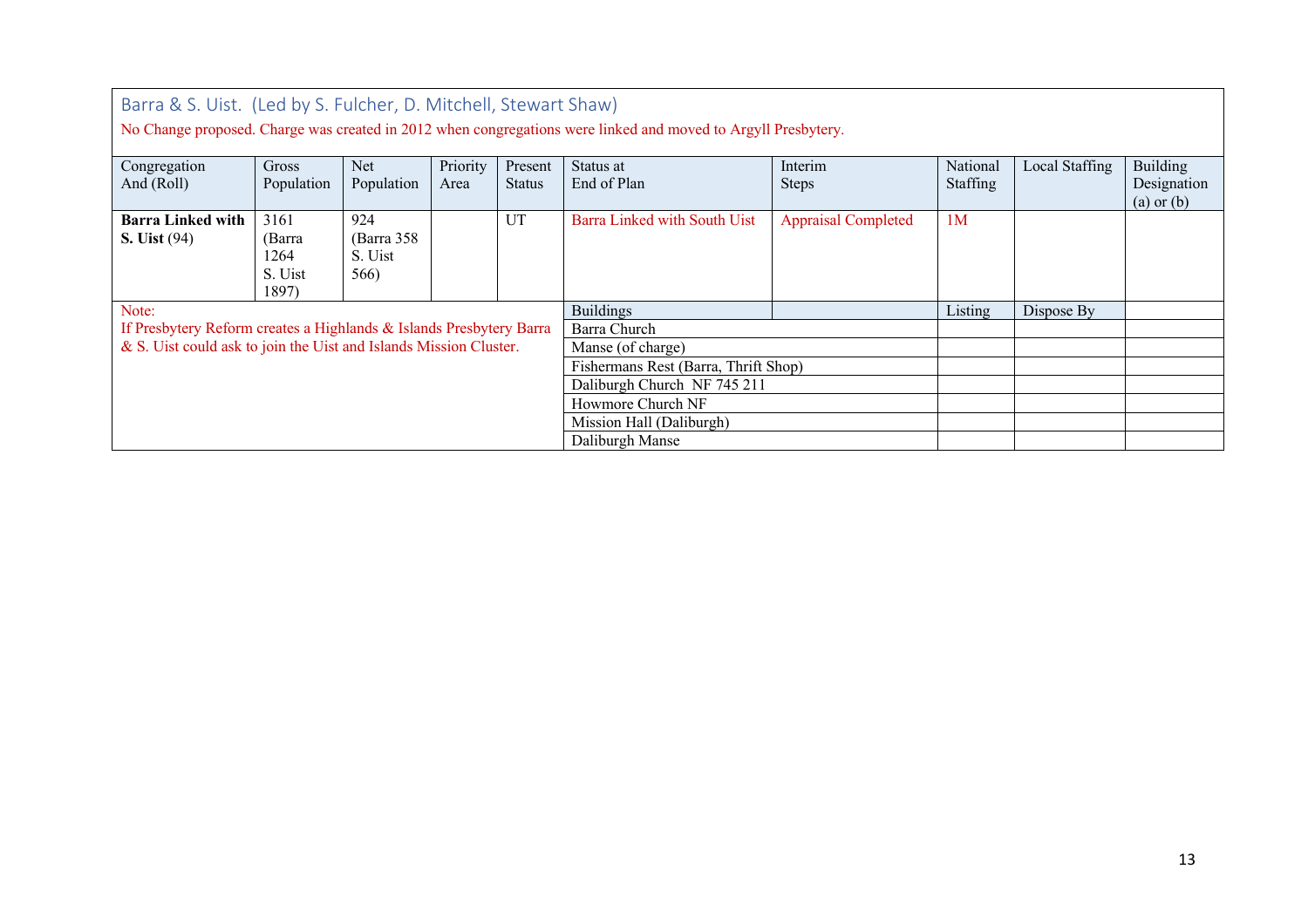| Islay & Jura (Led by L. Peden, A. Walker)                                                                                                                                                                                                               |                                                                       |                     |                    |                  |                          |                                               |                            |                        |                |                                           |
|---------------------------------------------------------------------------------------------------------------------------------------------------------------------------------------------------------------------------------------------------------|-----------------------------------------------------------------------|---------------------|--------------------|------------------|--------------------------|-----------------------------------------------|----------------------------|------------------------|----------------|-------------------------------------------|
| No change at present. Islay congregations appraised and United/Linked in 2018.                                                                                                                                                                          |                                                                       |                     |                    |                  |                          |                                               |                            |                        |                |                                           |
|                                                                                                                                                                                                                                                         | Congregation<br>And (Roll)                                            | Gross<br>Population | Net<br>Population  | Priority<br>Area | Present<br><b>Status</b> | Status at<br>End of Plan                      | Interim<br><b>Steps</b>    | National<br>Staffing   | Local Staffing | Building<br>Designation<br>$(a)$ or $(b)$ |
|                                                                                                                                                                                                                                                         | Islay $& Jura (379)$                                                  | 3404                | 3029               | N <sub>o</sub>   |                          | Jura lw North & West Islay lw                 | <b>Appraisal Completed</b> | 1M                     |                |                                           |
|                                                                                                                                                                                                                                                         | Jura (45) l/w North<br>& West Islay (143)<br>l/w South Islay<br>(191) | 196<br>1065<br>2163 | 176<br>941<br>1912 |                  | Vacant                   | South Islay                                   | 2018                       |                        |                |                                           |
| Note:                                                                                                                                                                                                                                                   |                                                                       |                     |                    |                  |                          | <b>Buildings</b>                              |                            | Listing                | Dispose By     |                                           |
| Islay has already moved from 5 congregations to 2.                                                                                                                                                                                                      |                                                                       |                     |                    |                  |                          | Port Charlotte Church (St Kiaran's NR 255 588 | B                          |                        | (a)            |                                           |
|                                                                                                                                                                                                                                                         |                                                                       |                     |                    | Former Manse     |                          |                                               |                            |                        |                |                                           |
| <b>Buildings</b><br>A proposal to dispose of all Church buildings and building a new<br>1.                                                                                                                                                              |                                                                       |                     |                    |                  |                          | Kilmeny Church NR 389 657                     | B<br>Telford               | 31/12/2023             | (b)            |                                           |
| one on Bowmore Glebe was considered with the General<br>Trustees in 2021 and has been departed from.                                                                                                                                                    |                                                                       |                     |                    |                  |                          | Portnahaven Church NR 167 522                 |                            | $\mathbf B$<br>Telford | 31/12/2023     | (b)                                       |
| This proposal presented here will reduce the number of Church                                                                                                                                                                                           |                                                                       |                     |                    |                  |                          | Bowmore Church (Round Kirk) NR 311 596        |                            | $\overline{A}$         |                | $(a)$ *                                   |
| properties from 6, including the Columba Hall, to 3.                                                                                                                                                                                                    |                                                                       |                     |                    |                  |                          | Bowmore Manse (of charge)                     |                            |                        |                |                                           |
|                                                                                                                                                                                                                                                         |                                                                       |                     |                    |                  |                          | Port Ellen Church (St John's) NR 368 451      |                            | $\bf{B}$               |                | $(a)$ **                                  |
| *The Church at Bowmore is not conducive to adaptation due to<br>2.                                                                                                                                                                                      |                                                                       |                     |                    |                  |                          | Columba Hall, Port Ellen                      |                            | 31/12/2023             | $(b)$ **       |                                           |
| its listed and historic status. In the long term ecumenical<br>working and building sharing with the Baptist Church should be<br>considered. The Church could have a future outwith the<br>congregation as an historic building.                        |                                                                       |                     |                    |                  |                          | Jura Church NR 527 677                        |                            | $\, {\bf B}$           |                |                                           |
| ** One building should be retained in Port Ellen. Either the<br>3.<br>Church or a redeveloped Columba Hall. Consideration should<br>be given to sharing resources with other local Churches to<br>provide suitable accommodation for Christian mission. |                                                                       |                     |                    |                  |                          |                                               |                            |                        |                |                                           |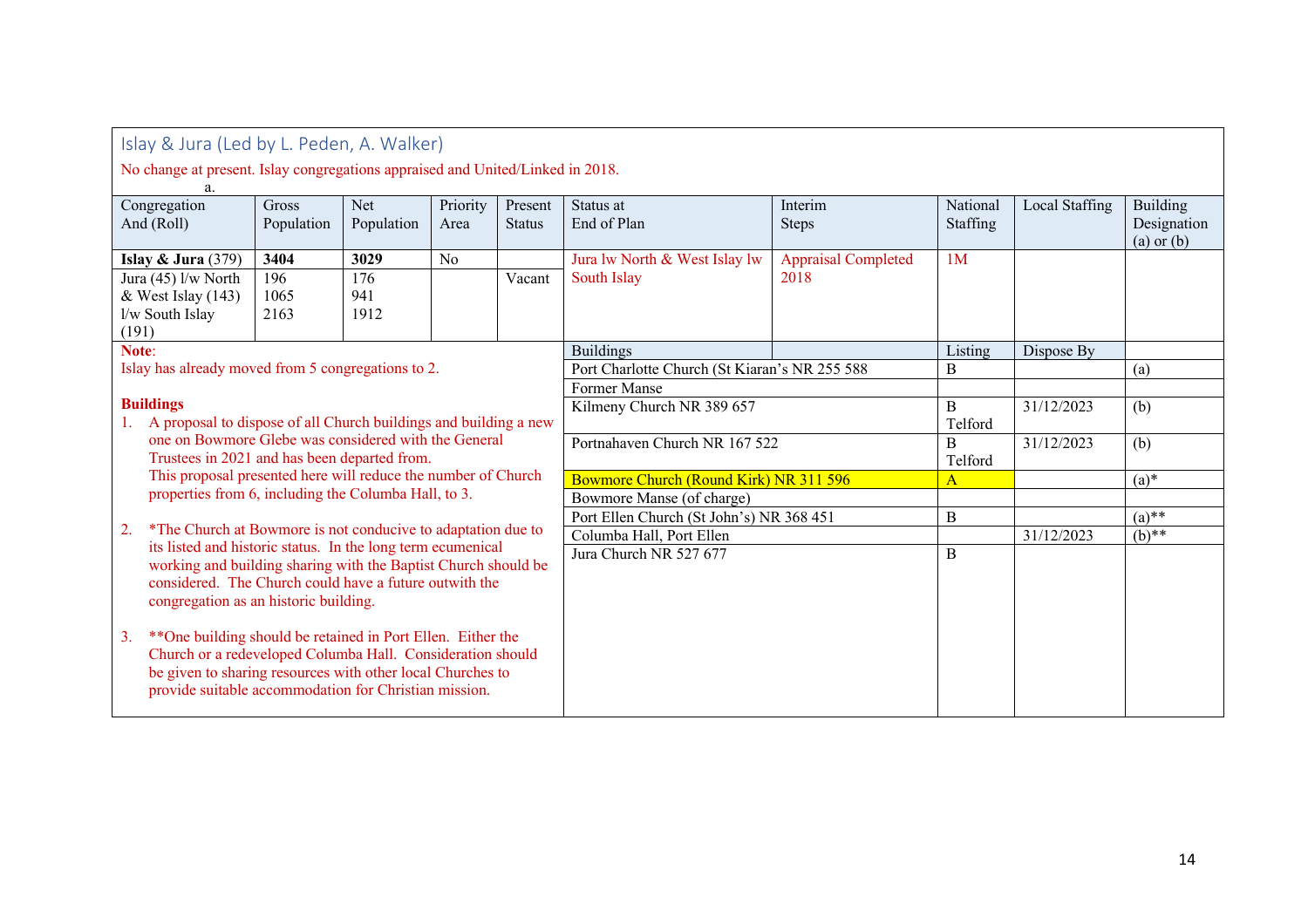# Mull & Iona (Led by S. Fulcher, D. Mitchell, Stewart Shaw)

## One Charge of Iona & Mull.

| Congregation<br>And (Roll)                                                                                   | Gross<br>Population         | Net<br>Population            | Priority<br>Area        | Present<br><b>Status</b> | Status at<br>End of Plan                                  | Interim<br><b>Steps</b>                                                                          | National<br>Staffing    | Local Staffing | Building<br>Designation<br>$(a)$ or $(b)$ |
|--------------------------------------------------------------------------------------------------------------|-----------------------------|------------------------------|-------------------------|--------------------------|-----------------------------------------------------------|--------------------------------------------------------------------------------------------------|-------------------------|----------------|-------------------------------------------|
| Mull & Iona<br>North Mull<br>Iona $(20)$ l/w<br>Kilfinichen &<br>Kilvickeon & the                            | 2458<br>1740*<br>177<br>568 | 2220<br>$\ast$<br>134<br>467 | N <sub>o</sub>          | UT<br>UT                 | Iona & Ross of Mull (name to<br>be decided) lw North Mull | Unite Iona with<br>Kilfinichen &<br>Kilvickeon & the Ross<br>of Mull and link with<br>North Mull | $1M+OL$<br>M/Reade<br>r | 1 MDS          |                                           |
| Ross of Mull (22)                                                                                            |                             |                              |                         |                          |                                                           |                                                                                                  |                         |                |                                           |
| <b>Notes:</b>                                                                                                |                             |                              |                         |                          | <b>Buildings</b>                                          |                                                                                                  | Listing                 | Dispose By     |                                           |
| Should either congregation have difficulty maintaining a Kirk                                                |                             |                              |                         |                          | Dervaig Church NM 432 518                                 |                                                                                                  | B                       |                |                                           |
| Session the two congregations could be united and Iona be                                                    |                             |                              |                         |                          | Hall                                                      |                                                                                                  |                         |                |                                           |
| administered as a Local Mission Church.                                                                      |                             |                              | Salen Church NM 573 430 |                          |                                                           |                                                                                                  |                         |                |                                           |
|                                                                                                              |                             |                              |                         | Salen Manse (of charge)  |                                                           |                                                                                                  |                         |                |                                           |
| <b>Buildings Note:</b>                                                                                       |                             |                              |                         |                          | Tobermory Church NM 505 554                               |                                                                                                  | $\overline{C}$          |                |                                           |
| St Ernan's, Creich: Presbytery permission has been granted to                                                |                             |                              |                         |                          | House (Fairhaven, Tobermory)                              |                                                                                                  |                         |                |                                           |
| dispose of the building and the Kirk Session are working with<br>the General Trustees to facilitate disposal |                             |                              |                         |                          | Craignure Church NM 722 368                               |                                                                                                  | B                       |                |                                           |
|                                                                                                              |                             |                              |                         |                          | Iona Church NM 285 242                                    |                                                                                                  | B                       |                |                                           |
|                                                                                                              |                             |                              |                         |                          | Heritage Centre /house                                    |                                                                                                  |                         |                |                                           |
|                                                                                                              |                             |                              |                         |                          | Bunessan Church NM 383 218                                |                                                                                                  | B                       |                |                                           |
|                                                                                                              |                             |                              |                         |                          | St Ernan's, Creich Church NM 316 232                      |                                                                                                  |                         | Disposal       | (b)                                       |
| <b>Bunessan Manse</b>                                                                                        |                             |                              |                         |                          |                                                           |                                                                                                  |                         |                |                                           |